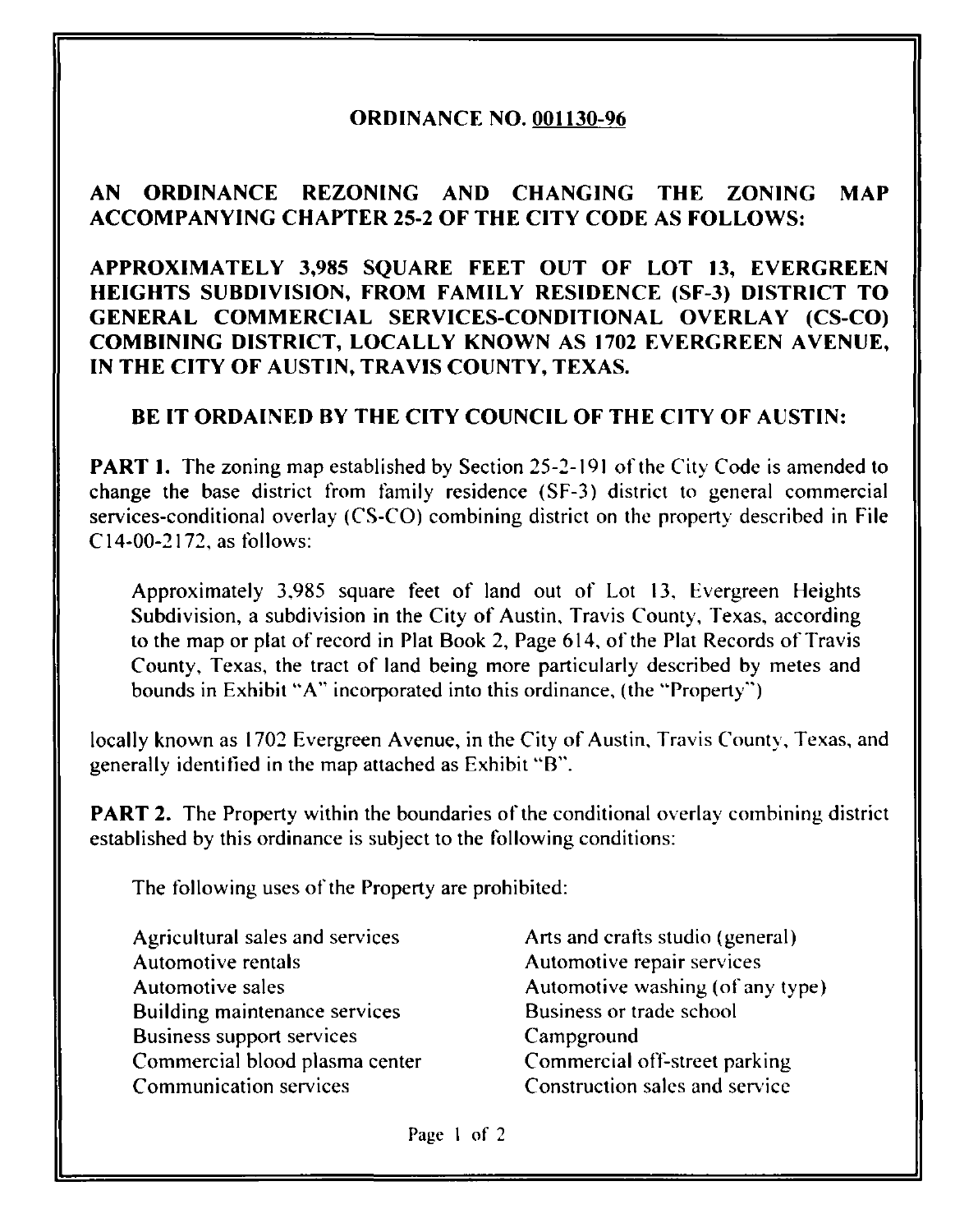- Convenience storage Electronic prototype assembly Equipment sales Funeral services Hotel-motel Indoor sports and recreation Laundry service Outdoor entertainment Pawn shop services Research services Theater Veterinary services Club or lodge Transportation terminal
- Drop-off recycling collection facility Equipment repair Exterminating services General retail sales (general) Indoor entertainment Kennels Monument retail sales Outdoor sports and recreation Personal improvement services Restaurant (general) Vehicle storage Limited warehousing and distribution Transitional housing

Except as specifically restricted under this ordinance, the Property may be developed and used in accordance with the regulations established for the general commercial services (CS) base district and other applicable requirements of the City Code.

**PART 3.** The Council waives the requirements of Section 2-2-3, 2-2-5, and 2-2-7 of the City Code for this ordinance.

**PART 4.** This ordinance takes effect on December 11, 2000.

## PASSED AND APPROVED

November 30 ..., 2000

Š ş

Kirk Watson Mayor

APPROVED: *(Indrew Martin* ATTEST:

 $\overline{\mathbf{M}}$ 

Shirley A. Brown Citv Clerk

Andrew Martin City Attorney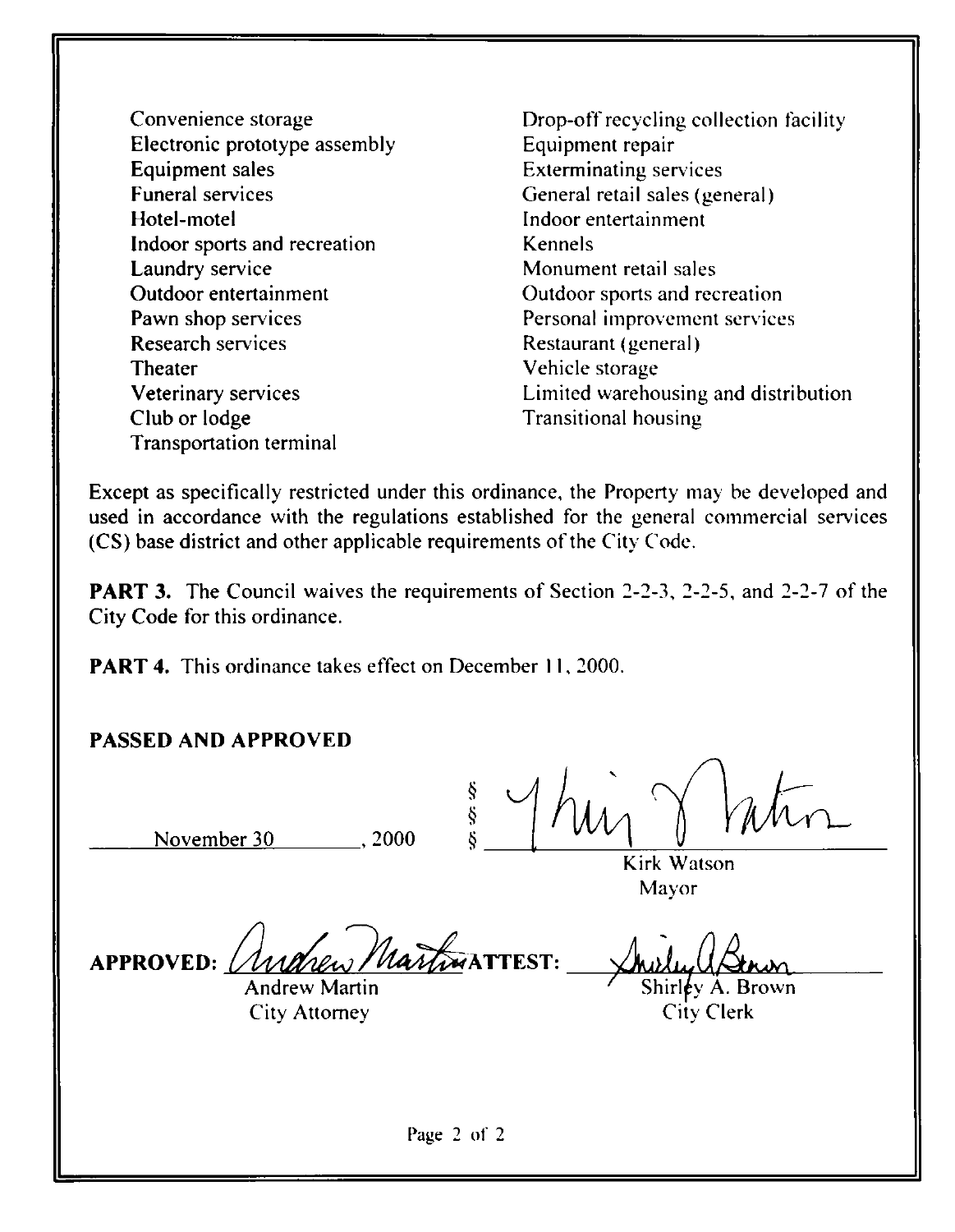4. Legal description of land:

50 feet by 80 feet out of Lot 13, EVER3REEN HEIGHTS, an addition in the City of Austin, Travis County. Texas, according to the map or plat of record in Book Z, Page 614, Plat Records of Travis County, Texas. described as follows:

BEGINNING at an iron stake in the East line of said Lot Thirteen (13) and the Weat line of Fredericksburg Road, a distance of 80 feet S 30 degrees from the Northeast corner of said Lot No. 13,

THENCE N 61 degrees 30 minutes w, 80 feet to a stake;

THENCE in a Southwesterly direction in a straight line 51 Ceet to a point, which point is SO feec from the Wesi line of said Fredericksburg Road;

THENCE S €1 degrees 30 minutes B 80 feet to a stake in the West line of said Fredericksburg Road;

THENCK N 30 degrees B with the West line of said Fredericksburg Road. SO feet to the Place of Beginning.

 $\mathbf{v}$ 

Schedule A (Rev. 1/1/93) - Promulgated Page 2 Commitment for Title Insurance - - - Valid Only If Schedules B. C. D Commitment for Title Insurance<br>Form T-7 (Cltic 991) - Sheet 2 And Cover Page Are Attached

$$
e\in U^{1+\lfloor\lambda_1\rfloor+\lceil\lambda_2\rfloor}
$$

 $EWH(B)$ <sup>T</sup> A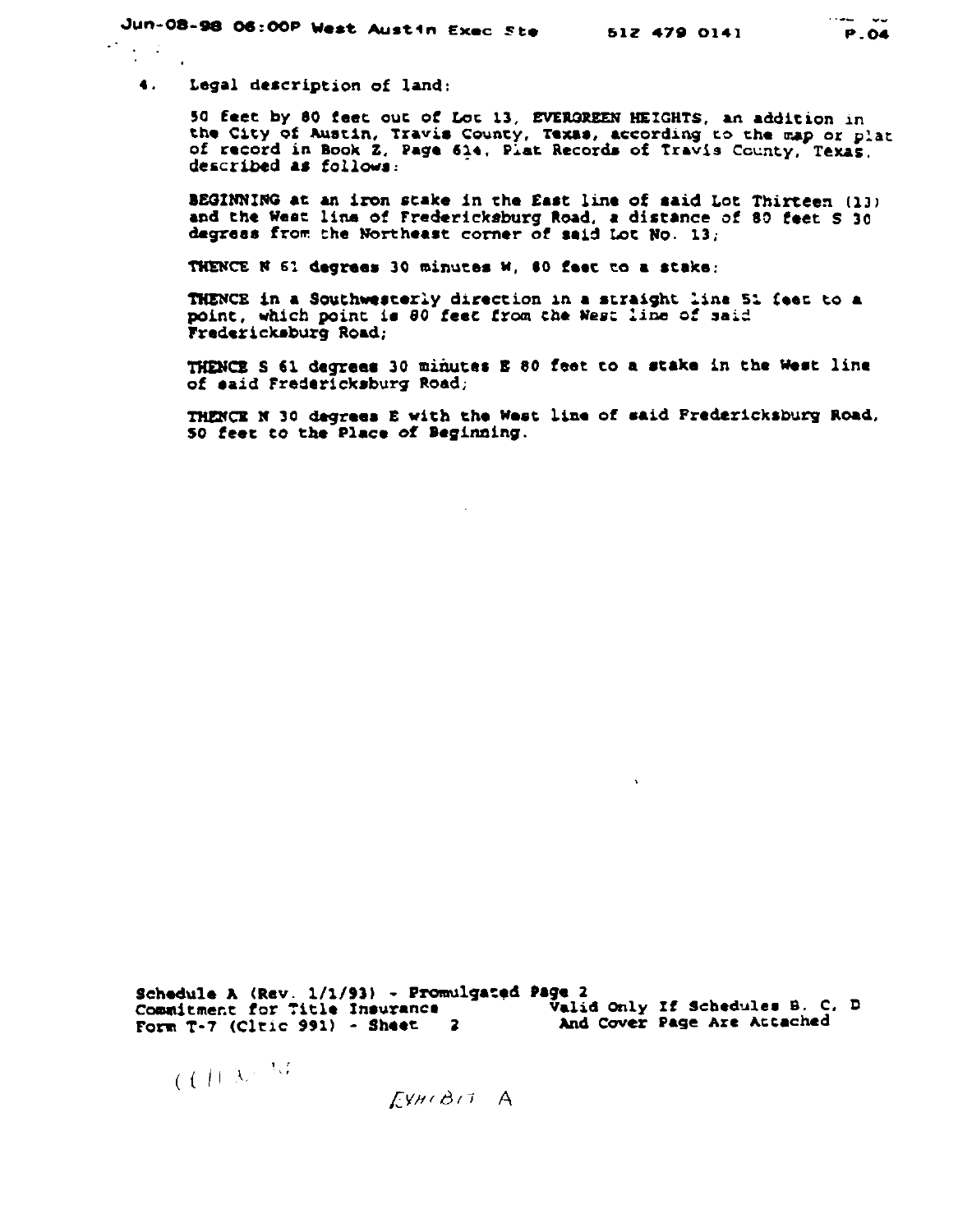